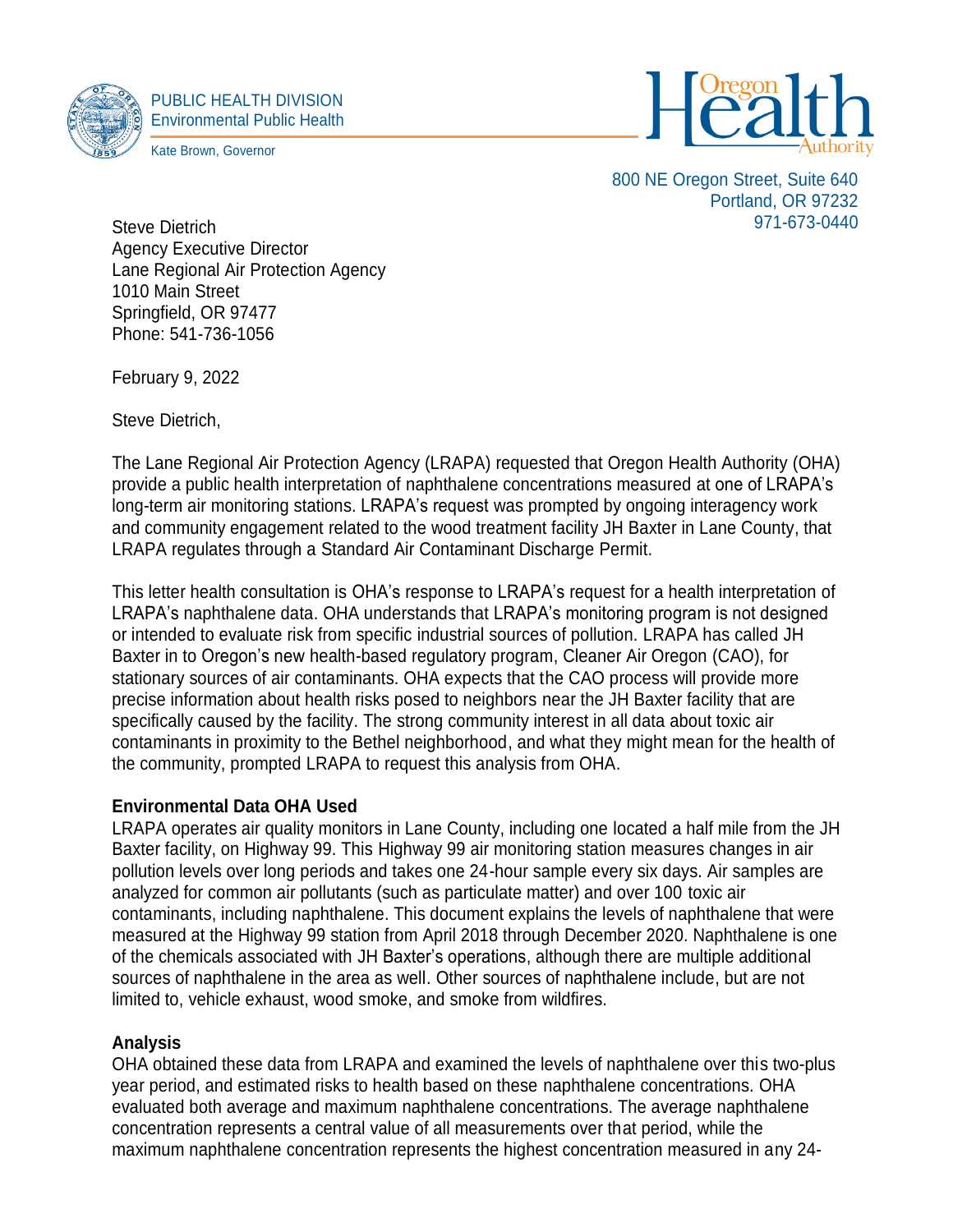hour period. OHA screened these measured naphthalene concentrations against health-based Comparison Values (CVs), which are based on exposure studies in animals or people that measure levels at which health effects are known to occur. CVs also assume constant exposure to the chemical of concern. People who spend less time breathing in the contaminated area will have less health risk than estimated by the simple comparison of measured levels to the CV.

OHA used CVs for 24-hour or short-term exposure to evaluate whether naphthalene is present at levels that could cause acute health effects (meaning effects which happen immediately during a high exposure). The 24-hour CV is best compared against a single 24-hour measurement by the air monitor, usually the maximum 24-hour concentration measured.

OHA also used long-term CVs intended for comparison against annual average naphthalene concentrations that protect against chronic health effects (meaning effects which happen over longer periods of time at lower concentrations). There are two annual CVs for naphthalene, one that considers cancer-based health effects, and one that considers all other health effects (noncancer).

For monitoring results that show chemical concentrations in the air below the CV, it is unlikely an exposure at these levels will cause health effects. When chemical concentrations are above the CV, the next step is to look more closely at how actual conditions compare against the very health-protective assumptions built into the CV (as described above). This more in-depth analysis includes factors such as:

- Amount of time people in the affected area spend breathing the air compared to the amount of time assumed and built into the CV.
- The degree of certainty in the scientific evidence supporting the CV (CVs for different chemicals have different levels of safety buffer built in depending on the certainty of the supporting scientific studies).
- Characteristics of the people exposed that might make them more or less sensitive to the health effects of the contaminant (such as age, or environmental justice issues).
- The degree of certainty about the measured concentrations of the contaminant and how representative they are of the conditions to which people are exposed.

OHA's conclusions result from the in-depth analysis including the factors above. Therefore, measured air concentrations above a CV do not mean that a health effect will occur or that OHA will automatically conclude there is a health risk. OHA's approach is consistent with guidance from the federal Agency for Toxic Substances and Disease Registry (ATSDR).

# **Findings**

## Health-related findings

*Noncancer risks*. The results of the non-cancer risk assessment showed that both 24-hour and annual levels of naphthalene were below their respective non-cancer CVs (Table 1), and therefore, too low to cause non-cancer health effects.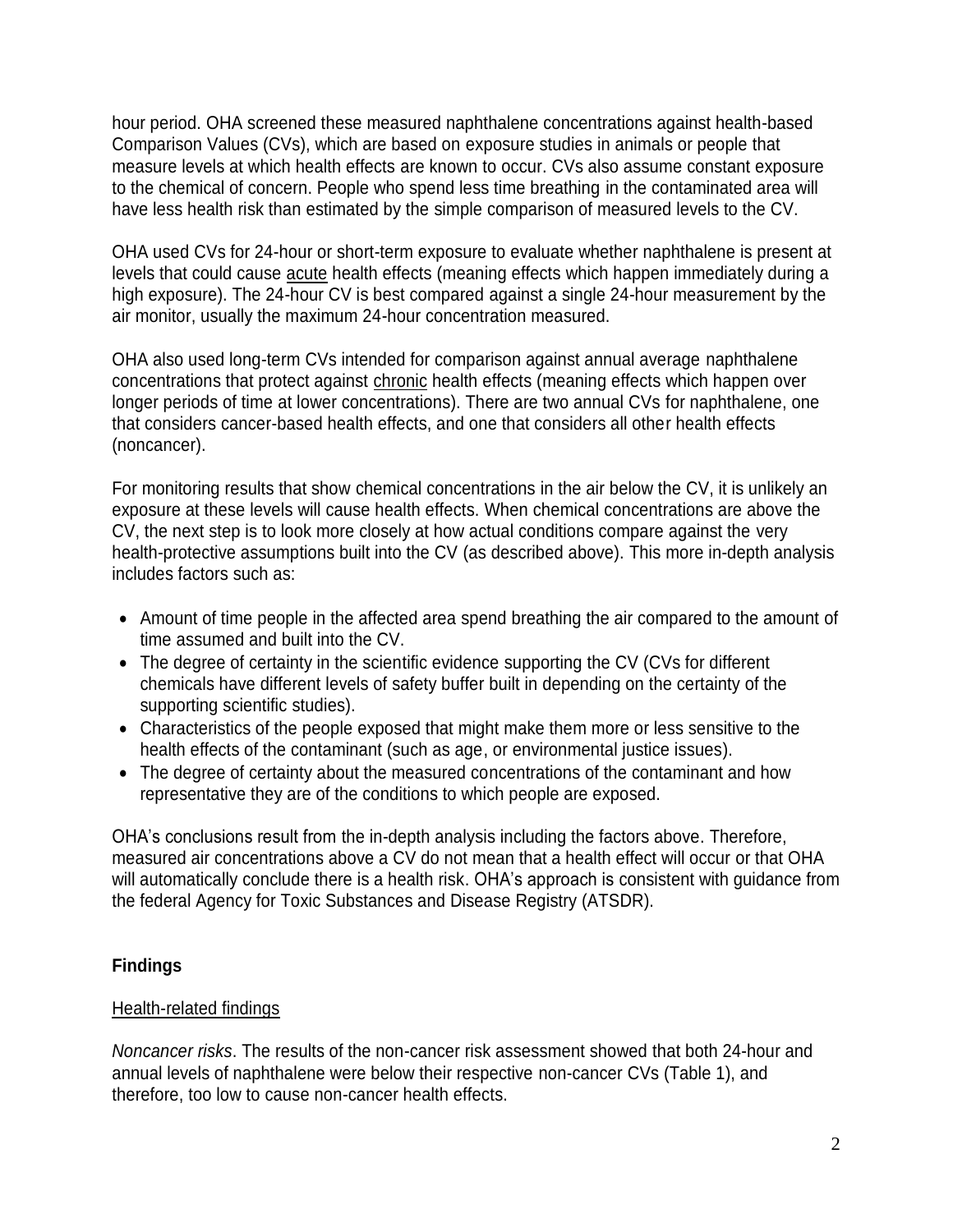*Cancer risks*. The average concentration for naphthalene was above the cancer-based CV. OHA calculates and expresses cancer risk in terms of additional cancer cases out of a million people, in addition to the background rate of cancer from all causes (approximately 400,000 people in a million according to the American Cancer Society). The last column of Table 1 indicates increased cancer risk, based on exposure 24 hours per day, seven days per week, for a period of 78 years. Cancer risk from data LRAPA collected in years 2018 to 2020 was 6 in one million. Cancer risk from data LRAPA collected for just 2019 was 9 in one million, and cancer risk for 2020 was 4 in one million.

Note that these are theoretical estimates of cancer risk that OHA uses as tools for deciding whether public health actions are needed to protect health – they are not actual estimates of cancer cases in a community. As noted above, OHA's analysis makes worst-case assumptions about exposure to estimate cancer risk.

Comparing observed rates of cancer in the US (400,000 in a million) to the 4-9 in a million estimated from OHA's analysis, the level of risk associated with naphthalene measured at the Hwy 99 monitor is tens of thousands of times below normal U.S. rates and hundreds of times below levels that could be measured or verified in an actual population. **Overall, OHA concludes that cancer risk from naphthalene levels measured at the Highway 99 monitoring location is low.**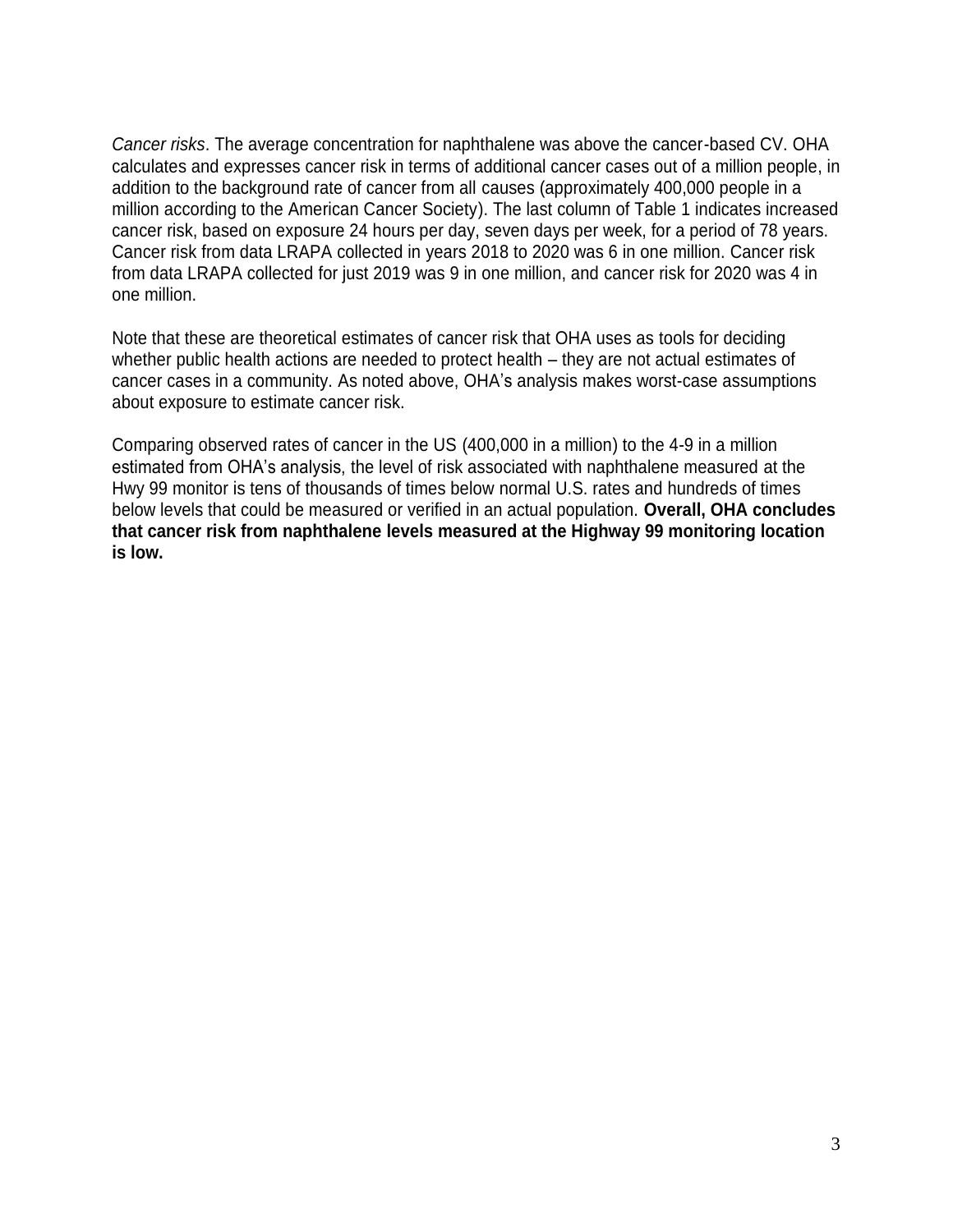| Table 1. Highway 99 ambient air toxics monitoring station - trend site (4/26/2018 – 12/29/2020) (154 samples total) |  |  |  |  |  |
|---------------------------------------------------------------------------------------------------------------------|--|--|--|--|--|
|---------------------------------------------------------------------------------------------------------------------|--|--|--|--|--|

|                                                                        | 00 annoithe an componitionnel beautiful<br>Naphthalene<br>results $(\mu g/m^3)$ | Noncancer long-<br>term/annual<br>comparison<br>value $(\mu g/m^3)_{nc}$ | Noncancer 24-<br>hour comparison<br>value $(\mu g/m^3)_{nc}$ | $\frac{1}{1}$ = $\frac{1}{2}$ = $\frac{1}{2}$ = $\frac{1}{2}$ , $\frac{1}{2}$ $\frac{1}{2}$ . $\frac{1}{2}$ . $\frac{1}{2}$ . $\frac{1}{2}$ . $\frac{1}{2}$<br>Cancer<br>comparison<br>value (1 in 1<br>million risk)<br>$(\mu g/m^3)_c$ | Exceeds<br>comparison<br>value (Y/N) | Cancer risk<br>assuming 24/7<br>exposure for 78-<br>year lifetime<br>(chances in a<br>million) |  |  |  |
|------------------------------------------------------------------------|---------------------------------------------------------------------------------|--------------------------------------------------------------------------|--------------------------------------------------------------|------------------------------------------------------------------------------------------------------------------------------------------------------------------------------------------------------------------------------------------|--------------------------------------|------------------------------------------------------------------------------------------------|--|--|--|
| Maximum                                                                | 2.67 (10/6/2019)                                                                | 3.7                                                                      | 200                                                          | 0.029                                                                                                                                                                                                                                    | $Y_c$                                | N/A                                                                                            |  |  |  |
| Minimum                                                                | 0.005(4/26/2018)                                                                |                                                                          |                                                              |                                                                                                                                                                                                                                          | N                                    | N/A                                                                                            |  |  |  |
| Average overall                                                        | 0.18                                                                            |                                                                          |                                                              |                                                                                                                                                                                                                                          | $Y_c$                                |                                                                                                |  |  |  |
| Average 2019                                                           | 0.26                                                                            |                                                                          |                                                              |                                                                                                                                                                                                                                          | $Y_c$                                |                                                                                                |  |  |  |
| Average 2020                                                           | 0.13                                                                            |                                                                          |                                                              |                                                                                                                                                                                                                                          | $Y_c$                                |                                                                                                |  |  |  |
| $\mu$ $\alpha/m^3$ – micrograms of pappithalene per cubic meter of air |                                                                                 |                                                                          |                                                              |                                                                                                                                                                                                                                          |                                      |                                                                                                |  |  |  |

 $\mu$ g/m<sup>3</sup> = micrograms of naphthalene per cubic meter of air

c = cancer-based comparison value

nc = noncancer-based comparison value

N/A = Not applicable – single day measurements cannot be used to calculate lifetime cancer risk due to the high degree scientific uncertainty and minimum measurement did not exceed any comparison values.